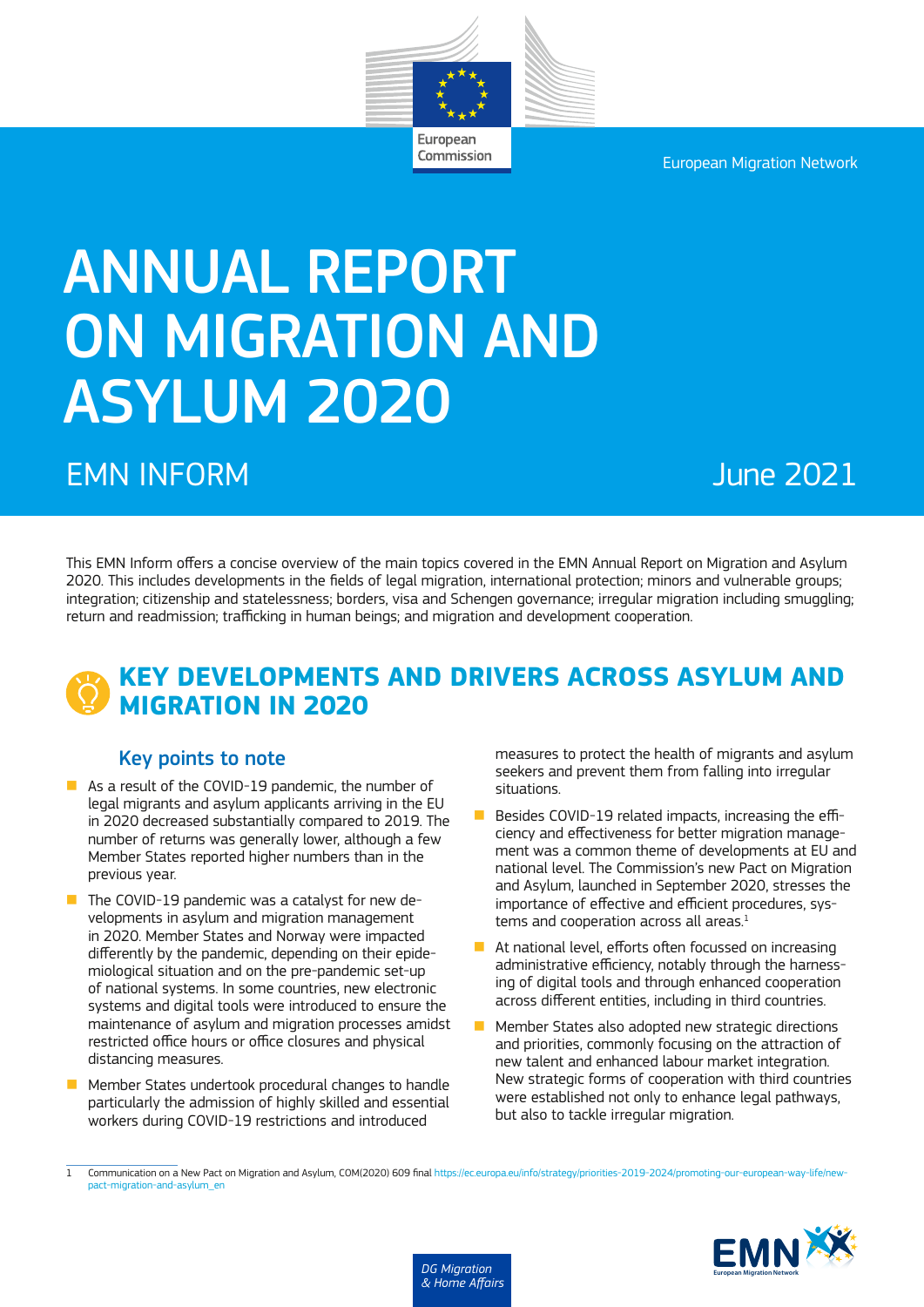- $\blacksquare$  The protection of asylum seekers and refugees, including minors and other vulnerable groups, remained an area of considerable development in legislation and policy at EU and national level during 2020.
- $\blacksquare$  The UK's official departure from the EU led to the implementation of measures to regulate the legal status of UK nationals and their family members in Member **States**

# **1. INTRODUCTION**

The year 2020 brought about unforeseen developments, challenges, and opportunities in the areas of migration and asylum. In the face of the global COVID-19 pandemic, which brought the movement of people and daily life to a virtual standstill through border closures and travel restrictions, the EU and its Member States quickly established contingency measures to maintain the functioning of their asylum and migration systems as far as possible. Moreover, the devastating fire in the Moria camp in Lesbos, Greece in September 2020 brought the topic of the reception of asylum seekers in the EU once again into the spotlight. As noted in the new EU Pact on Migration and Asylum, some Member States committed to relocation from the camp, although efforts to do so were delayed due to practical constraints resulting from the COVID-19 pandemic.

These new challenges came in addition to persisting ones. The need to continually improve the efficiency, effectiveness and quality of migration management systems, including managing irregular migration and return, has been the on-going focus of efforts of EU and national policy-makers, also in light of continued irregular migration flows despite the COVID-19 pandemic. Similarly, the arrival of asylum seekers continued to be an important driver for developments at EU and national level in 2020. The European Commission's new Pact on Migration and Asylum shows the emphasis on these priorities at EU level, laying out a comprehensive approach bringing together policy proposals in the areas of migration, asylum, integration and border management.2

At national level, new governments brought new strategic directions, and existing governments adopted new or revised strategies and action plans, setting the groundwork for legislative and policy actions in the upcoming years. In Austria and Belgium, new federal governments committed to adapted/different approaches in relation to asylum and migration policies whilst in Ireland, the formation of a new Government resulted in an internal restructure<sup>3</sup> and the publication of a new Programme for Government<sup>4</sup> with new policy commitments including in relation to reception and undocumented migrants. In Sweden, a parliamentary commission made proposals for Sweden's future migration policies in broad areas such as asylum and family reunification.5

An on-going trend was the establishment of new partnerships and cooperation mechanisms with third countries both at EU and national level, not only to prevent irregular migration and enhance returns, but also in the area of skilled migration. In fact, the European Migration Network (EMN) itself commenced cooperation with third countries in 2020, namely Georgia and the Republic of Moldova; these countries officially joined the EMN as observers in March 2021.6

2020 also marked the year of the official withdrawal of the United Kingdom from the EU, with far-reaching consequences also in the migration area. Indeed, various developments at national level, particularly in the area of legal migration, were driven by the United Kingdom's changed status.

# **2. COVID-19 AS A CATALYST FOR CHANGE**

Widespread travel restrictions as a result of the COVID-19 pandemic impacted the numbers of third-country nationals entering the EU, either as legal migrants or asylum seekers, and those leaving the EU in the framework of return procedures, which decreased significantly in 2020 compared to 2019. Preliminary data indicates that the number of visa and residence permits issued in 2020 decreased by nearly 50% in some Member States; for example, Sweden reported the lowest level of net immigration since 2005.<sup>7</sup> Similarly, the number of asylum applications

was impacted, leading to a decrease by 32.6% in 2020 when compared to the previous year.<sup>8</sup> At the same time, national asylum authorities roughly maintained the same level of first-instance decisions as in 2019, causing the number of decisions to exceed the number of applications for the first time since 2017. As a result, the backlog of cases was reduced by more than 74 000 cases at first instance and by some 160 000, taking all instances altogether.9 This reduction indicates that Member States managed to maintain processing, despite the particularly difficult

- 6 Please consult the EMN website for further information: [https://ec.europa.eu/home-affairs/content/georgia-joins-european-migration-network\\_en](https://ec.europa.eu/home-affairs/content/georgia-joins-european-migration-network_en) and [https://ec.europa.eu/](https://ec.europa.eu/home-affairs/content/republic-moldova-joins-european-migration-network_en)<br>home-affairs/content/requiblic-moldova-joins-europea ent/republic-moldova-joins-european-migration-network\_en
- 7 As official Eurostat data on legal migration were not available at the time of writing, EMN NCPs have provided preliminary national data to the extent possible for the purpose of this report.
- 8 Eurostat, 2021, Asylum statistics, https://ec.europa.eu/eurostat/statistics-explained/index.php?title=Asylum\_statistics#Number\_of\_asylum\_applicants: decrease\_in\_2020, last accessed on 10 May 2021.
- 9 Eurostat, 2021. First-time asylum applicants down by a third in 2020, 24 March 2021. [https://ec.europa.eu/eurostat/web/products-eurostat-news/-/ddn-20210324-1?redi](https://ec.europa.eu/eurostat/web/products-eurostat-news/-/ddn-20210324-1?redirect=%2Feurostat%2F)rect=%2Feurostat%2

<sup>2</sup> Communication on a New Pact on Migration and Asylum, COM(2020) 609 final [https://ec.europa.eu/info/strategy/priorities-2019-2024/promoting-our-european-way-life/new](https://ec.europa.eu/info/strategy/priorities-2019-2024/promoting-our-european-way-life/new-pact-migration-and-asylum_en)[pact-migration-and-asylum\\_en](https://ec.europa.eu/info/strategy/priorities-2019-2024/promoting-our-european-way-life/new-pact-migration-and-asylum_en)

<sup>3</sup> Following the formation of a new Government in Ireland, responsibility for certain protection-related matters (in relation to reception, resettlement) and integration which were previously under the remit of the Department of Justice and Equality transferred to the Department of Children, Equality, Disability, Integration and Youth in October 2020.

<sup>4</sup> Department of the Taoiseach (2020), Programme for Government: Our Shared Future, 29 October 2020, available at: [https://www.gov.ie/en/publication/7e05d-pro](https://www.gov.ie/en/publication/7e05d-programme-for-government-our-shared-future/)ramme-for-government-our-shared-futur

<sup>5</sup> Government Offices of Sweden (2020), Sustainable migration policy for the long term, 17 September 2020, available at: https://www.government.se/articles/2020/09/sustainable-migration-policy-for-the-long-term/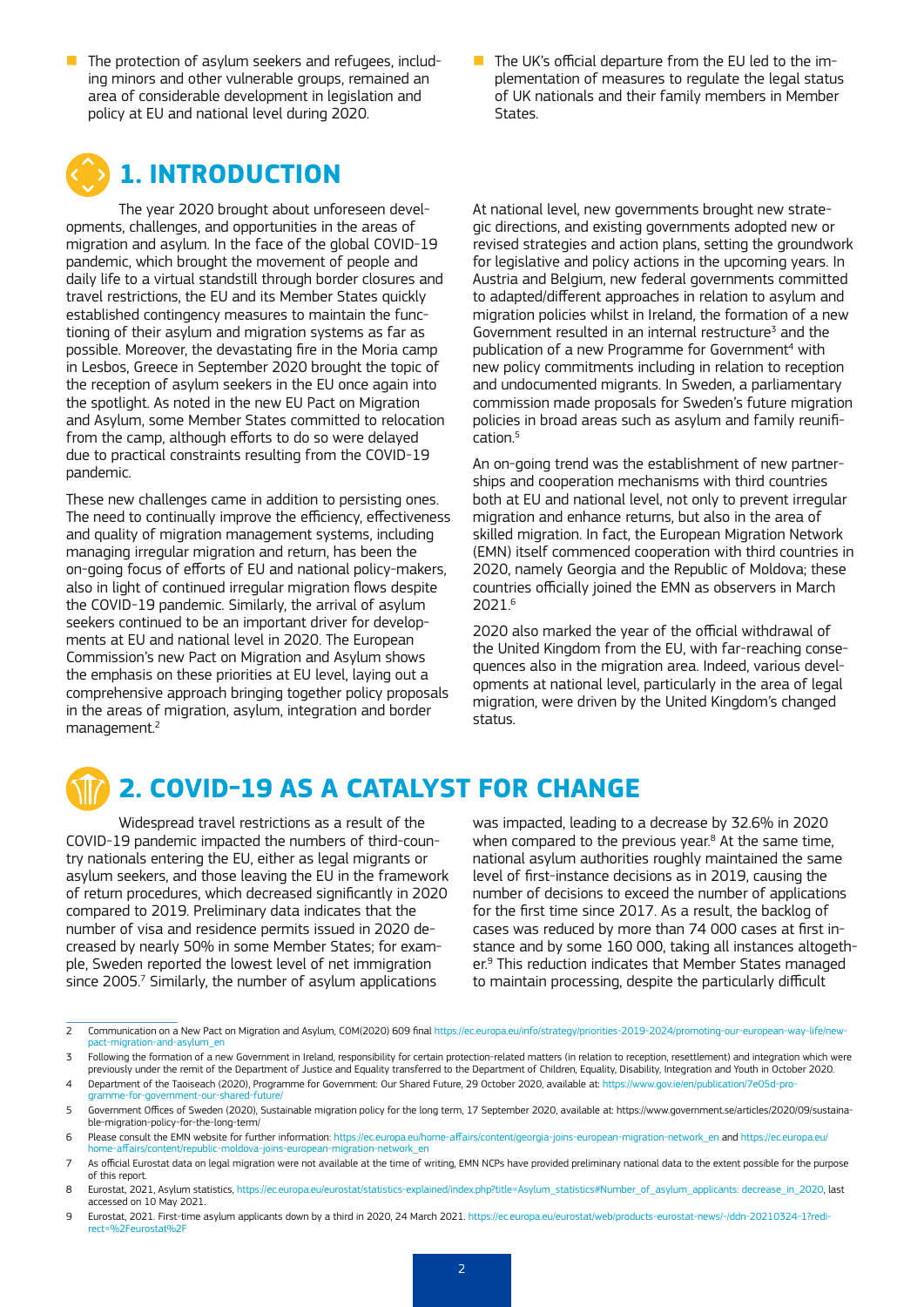circumstances in 2020. In the area of return, Eurostat data indicates that the number of returns to third countries decreased in 2020 compared to 2019, which can be partly explained by the impact of the COVID-19 measures. At the same time, despite the widespread travel restrictions, the Czech Republic, Cyprus, Hungary and Portugal reported an increase in the number of returns.<sup>10</sup>

#### The role of electronic systems and digital tools

Member States and Norway were impacted by the pandemic in different ways and to varying degrees, depending not only on the epidemiological situation in the individual country, but also on the pre-pandemic set-up of the national systems. For example, Sweden, despite being affected by the pandemic in similar ways to other Member States, reported not to have implemented any significant new measures to mitigate negative impact on its legal migration systems, as most procedures for processing visa and residence permit applications were already moved to the online space prior to the outbreak of the pandemic. As a result, the continuity of services was ensured even amidst restricted office hours or office closures.<sup>11</sup> Indeed, electronic systems and digital tools played a key role in maintaining the functioning of migration and asylum systems; other Member States which did not have such electronic services in place pre-pandemic, rapidly introduced mail, online, or other electronic services for application and renewal of visas and residence permits.12

In the area of international protection, new electronic and online tools were established by Member States to ensure effective access to the asylum procedure despite ongoing measures to contain the spread of COVID-19. This entailed the possibility of lodging an asylum application without personal contact, for example, in Germany, and conducting remote interviews with asylum applicants at the registration stage, for example, in Cyprus, Italy and the Netherlands. Member States also ensured effective access to information, legal counselling and interpretation services with the help of remote means, by increasing the availability of services via telephone or screen.<sup>13</sup> Similarly, the effective provision of integration services was maintained via temporary online classes, including language classes for migrant children and adults. $14$  In the field of access to basic services, France adopted programmes to promote access to digital technologies for newly arrived third-country nationals.

The use of digital technologies is likely to be maintained well beyond the COVID-19 pandemic, with Luxembourg having already reported that the provision of civic classes and orientation days in a digital format will continue in the future to complement former ways of working. Also Latvia reported that the expanded electronic services available to

applicants are planned to be implemented permanently. In Spain, the newly introduced application "Mercurio" enables employees to submit applications for an authorisation to reside and work electronically, potentially reducing the workload of the Immigration Offices by up to 29%. Hence, although initially driven by the need to reduce physical contact, the changes made throughout 2020 may result in an increased reliance on electronic and digital tools in the future.

### Admission and protection of third-country nationals

Besides the introduction of electronic and digital tools and with a view to ensuring the fulfilment of labour market needs during the pandemic, Member States undertook procedural changes to handle particularly the admission of highly skilled and essential workers during COVID-19 restrictions. For example, Lithuania waived the need for applicants to provide biometrics. The seasonal workforce in sectors such as agriculture and food production was maintained mainly through their priority admission or extension of stay. Cyprus and Spain<sup>15</sup> allowed asylum seekers to work as seasonal workers.

Member States not only looked into ways of facilitating the admission and stay of these workers, but also sought to protect their health and prevent them from falling into irregular situations. For example, employers of seasonal workers in Spain were obliged to develop a contingency plan to evaluate risks and implement measures to prevent and control the incidence of COVID-19 among their workers, including providing information and training. The employer was made responsible for the implementation of all specific health control measures required to cross borders, and to maintain the legal security of their workers, including the extension of work authorisations and the guarantee of accommodation, if border closures prevented their return.

Another important category of third-country nationals which Member States *inter alia* sought to protect in the COVID-19 context were international students. Also here, visa or residence permits were extended to prevent students from falling into irregular situations,<sup>16</sup> and their health was protected through the organisation of distance learning.17 Ireland aimed to ensure the financial stability of international students by making a temporary change in April 2020 to criteria for the student work concession allowing students to work up to 40 hours per week if their college had physically closed. This was conditional on completing the course online if it was offered by the college. Standard criteria for the work concession were re-introduced from October 2020.18

- 13 AT, CY, CZ, FR, HR, LU, LV, NL, SE, NO.
- 14 AT, BE, BG, CZ, FI, HR, LU, PL, NL, SI, SK, NO.

<sup>10</sup> Eurostat, 2021, Third country nationals returned following an order to leave - annual data (rounded) [migr\_eirtn]. [https://appsso.eurostat.ec.europa.eu/nui/show.do?dataset=mi](https://appsso.eurostat.ec.europa.eu/nui/show.do?dataset=migr_eirtn&lang=en)[gr\\_eirtn&lang=en](https://appsso.eurostat.ec.europa.eu/nui/show.do?dataset=migr_eirtn&lang=en), last accessed on 10 May 2021.

<sup>11</sup> For more information related to the impact of COVID-19 on the area of legal migration, please consult the EMN Informs published in 2020: [https://ec.europa.eu/home-affairs/](https://ec.europa.eu/home-affairs/sites/default/files/00_eu_inform3_labour_migration_2020_en.pdf) [sites/default/files/00\\_eu\\_inform3\\_labour\\_migration\\_2020\\_en.pdf](https://ec.europa.eu/home-affairs/sites/default/files/00_eu_inform3_labour_migration_2020_en.pdf) and [https://ec.europa.eu/home-affairs/sites/default/files/oo\\_eu\\_inform1\\_residence\\_permits\\_and\\_unemploy](https://ec.europa.eu/home-affairs/sites/default/files/oo_eu_inform1_residence_permits_and_unemployment_en_updated_final.pdf)[ment\\_en\\_updated\\_final.pdf](https://ec.europa.eu/home-affairs/sites/default/files/oo_eu_inform1_residence_permits_and_unemployment_en_updated_final.pdf)

<sup>12</sup> AT, BE, ES, HR, IE, LV.

<sup>15</sup> In Belgium, asylum applicants were allowed and encouraged to work as seasonal workers without the waiting time of four months. In Spain, for asylum applicants between 18-21 years old. 16 BE, CY, ES, FR, IE, SI, SK.

<sup>17</sup> AT, BE, CY, CZ, FR, HR, IE, IT, LU, LV, SK.

<sup>18</sup> Standard criteria allow students to work 40 hours per week during holiday periods (June, July, August and September and 15 December to 15 January inclusive) and 20 hours per week at all other times.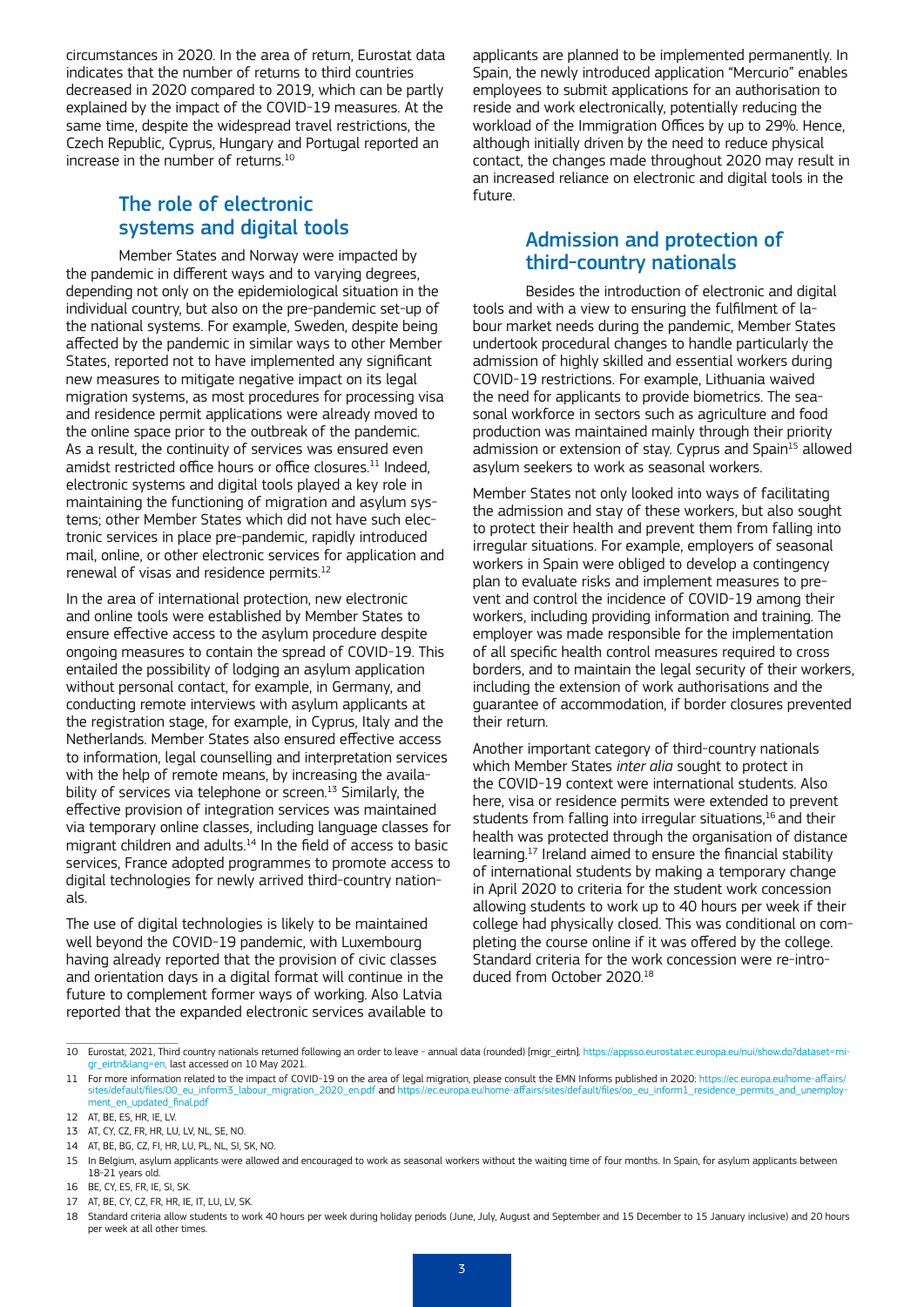#### **Figure 1: Asylum applications in the EU 27: January 2016 - December 2020**



Source: Eurostat (migr\_asyappctzm), extracted on 26 May 2021

#### **Figure 2: Third-country nationals returned to a third country following an order to leave – EU 27 (2016-2020).**



Statistics 2020 not available for Denmark Source: Eurostat (migr\_eirtn), extracted 27 May 2021

A challenge faced by many Member States was the provision of safe accommodation in line with hygiene and social distance measures for those groups of third-country nationals often accommodated in group facilities, namely asylum applicants and return candidates. To this end, Belgium and Sweden, for example, moved asylum applicants from collective accommodation to apartments, 19 and Austria re-opened reception facilities that were temporarily

closed. For forced return candidates, Cyprus and Luxembourg offered alternatives to detention wherever possible in light of the reduced capacity of detention centres. Spain considered the reception and care service for asylum seekers and refugees an essential service and put in place new reception resources to ensure that persons who resided in the reception facilities and had a (suspected) positive COVID-19 diagnosis, complied with isolation measures.

<sup>19</sup> BE (for asylum applicants with a heightened risk of developing a severe form of COVID-19), SE.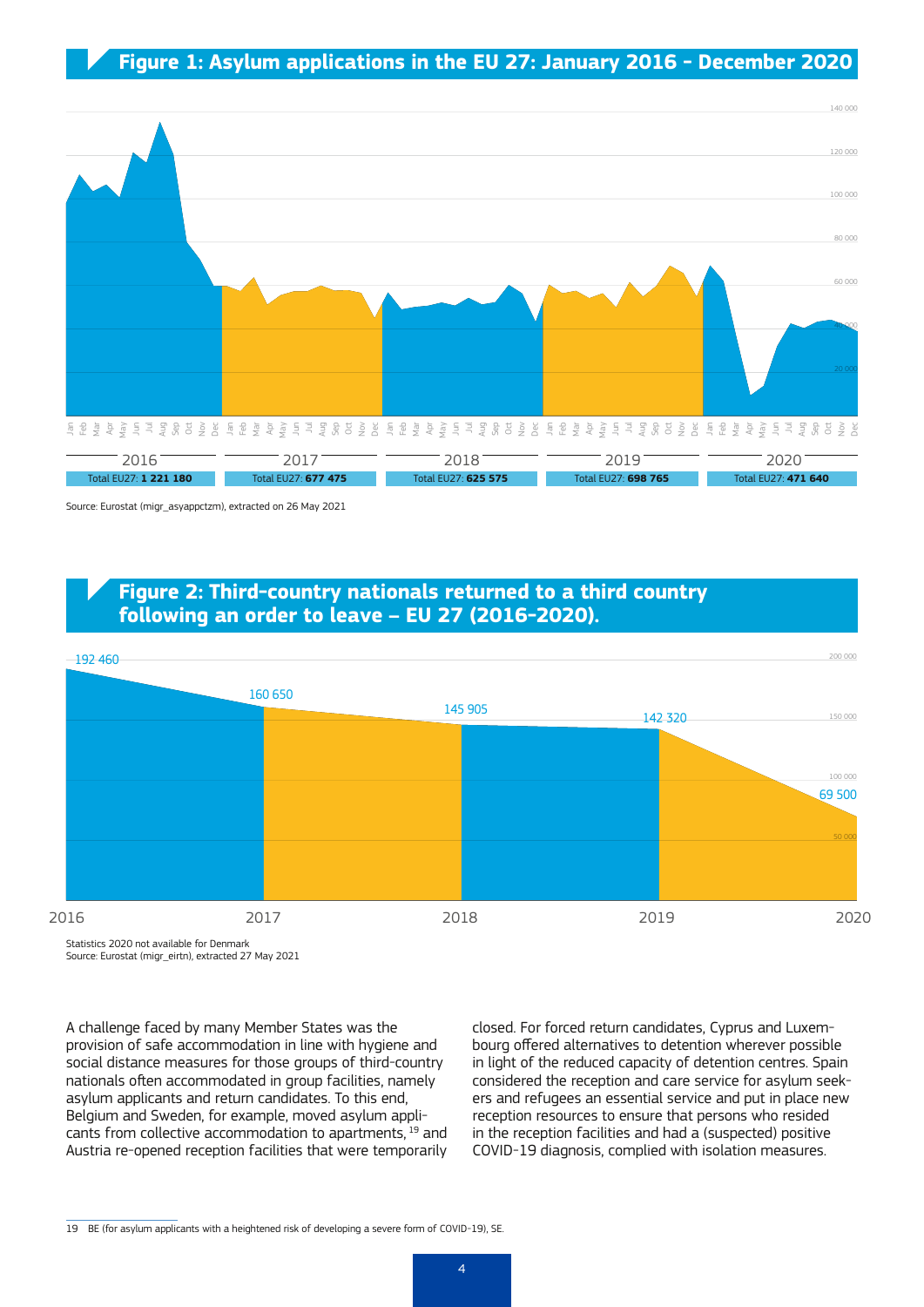# **3. INCREASING EFFICIENCY AND EFFECTIVENESS FOR BETTER MIGRATION MANAGEMENT**

An emphasis on achieving effective policies and efficient approaches for better migration management was also a common theme of developments reported at the EU and national level throughout 2020. Across all areas covered by this Annual Report, Member States and Norway sought to find new or improved ways of managing their asylum and migration systems, including at the external borders of the EU and through cooperation with third countries.

The Commission's new Pact on Migration and Asylum stresses the importance of effective and efficient procedures, systems and cooperation on numerous occasions and across all areas covered.20 It *inter alia* makes calls for fair and efficient asylum rules, more consistent and efficient border procedures, efficient Schengen evaluation mechanisms, effective integration and return policies, as well as alternatives to detention. This is proposed to be achieved through increased cooperation between Member States and with third countries, modern IT systems, digitalised visa procedures, and enhanced operational support, including from EU agencies.

An emphasis on enhancing effectiveness and efficiency was evident in many of the actions that were already being taken at national level in 2020. From legal migration and international protection to measures in the area of return, there was already a trend to improve efficiency through administrative simplification, enhancement of cooperation between relevant actors, or strengthening operational capabilities. To reduce the administrative burden in the family reunification procedure, the Netherlands, for example, no longer requires family members of self-employed persons to have a work permit to take up employment. This change was driven by research indicating that the number of third-country national self-employed persons who decided to settle in the Netherlands was strongly influenced by the possibilities for their partners also to take up employment.<sup>21</sup> To increase efficiency and effective cooperation in the field of asylum, one trend identified was the development of new reception facilities<sup>22</sup> bringing together an on-site presence for all relevant actors involved in the reception of asylum applicants. A new arrival centre in Norway brought together all relevant authorities and the police to expedite the processing of claims, improve ID-control and facilitate faster settlement for those granted residence, and faster return for those who are not. Bulgaria focussed specifically on the Dublin procedure, taking measures to decrease the time period for the execution of decisions through revisions to administrative procedures.

Harnessing digital technologies to improve operational aspects of the asylum procedure were also reported outside of the COVID-19 impact. These included the further digitalised handling of linguistic analysis in Sweden, where voice samples are now recorded, stored and streamed digitally to linguistic analysts. Asylum and appeal cases can also now be digitally transferred between the responsible authority and the migration courts. Croatia granted resources to bring all business processes and data related to international protection into one database to facilitate the daily work of officials, whilst Belgium initiated a project to develop an electronic agenda system to facilitate the planning and follow-up of appointments for asylum applicants.

Some Member States increased their operational capabilities to detect fake travel documents in the framework of border management,23 *inter alia* by purchasing new equipment and introducing new technologies.

New measures to increase the effectiveness and efficiency of return procedures were also widespread.<sup>24</sup> with Germany introducing a legal amendment enabling the creation of a centralised data collection in the field of return. Cyprus simplified procedures by providing that after a relevant law amendment, a return decision can be issued by the Asylum Service simultaneously and in a single act with a negative decision on an asylum application.

# **4. NEW STRATEGIC DIRECTIONS IN MIGRATION AND ASYLUM**

2020 saw the adoption of many new important strategic documents and governance structures in the migration and asylum area, both at EU and national level. As the relevant EU legislation had been largely transposed and many five-year plans came to an end in 2020, the EU and Member States focussed much of their efforts on elaborating long-term strategies or reviewing existing ones. Also the inauguration of new national governments impacted the strategic direction of migration and asylum policies in some Member States.

At the EU level, this is most prominently reflected in the new Pact on Migration and Asylum, which, next to calls for more efficiency and effectiveness, also emphasises new strategic approaches. With a view to supporting legal migration and mobility with key partners, the European Commission announced that Talent Partnerships would be launched with partner countries, in the first instance, in the EU's Neighbourhood, the Western Balkans, and in Africa. These will aim to better match labour and skills needs in

<sup>20</sup> Communication on a New Pact on Migration and Asylum, COM(2020) 609 final [https://ec.europa.eu/info/strategy/priorities-2019-2024/promoting-our-european-way-life/new](https://ec.europa.eu/info/strategy/priorities-2019-2024/promoting-our-european-way-life/new-pact-migration-and-asylum_en)[pact-migration-and-asylum\\_en,](https://ec.europa.eu/info/strategy/priorities-2019-2024/promoting-our-european-way-life/new-pact-migration-and-asylum_en) last accessed on 28 May 2021.

<sup>21</sup> Working Group Warm Welcome Talent (*Werkgroep Warm Welkom Talent*) (2017), 'City Deal Warm Welkom Talent. Working group report,' available at: [https://agendastad.nl/](https://agendastad.nl/wp-content/uploads/2017/05/102724_Rapportage_Citydeal_web.pdf) [wp-content/uploads/2017/05/102724\\_Rapportage\\_Citydeal\\_web.pdf](https://agendastad.nl/wp-content/uploads/2017/05/102724_Rapportage_Citydeal_web.pdf); <mark>Regio Plan Policy Research (*Regioplan Beleidsonderzoek) (2018),* 'Aantrekkelijkheid van Nederland voor<br>kennismigranten, available at: https://www.regioplan.n</mark> kennismigranten,' available at: https://www.regioplan.nl/wp-content/uploa

<sup>22</sup> DE, LU, NO.

<sup>23</sup> BG, FI, HR, LV, NL.

<sup>24</sup> AT, BE, BG, CY, CZ, DE, EE, IE, IT, LU, NL.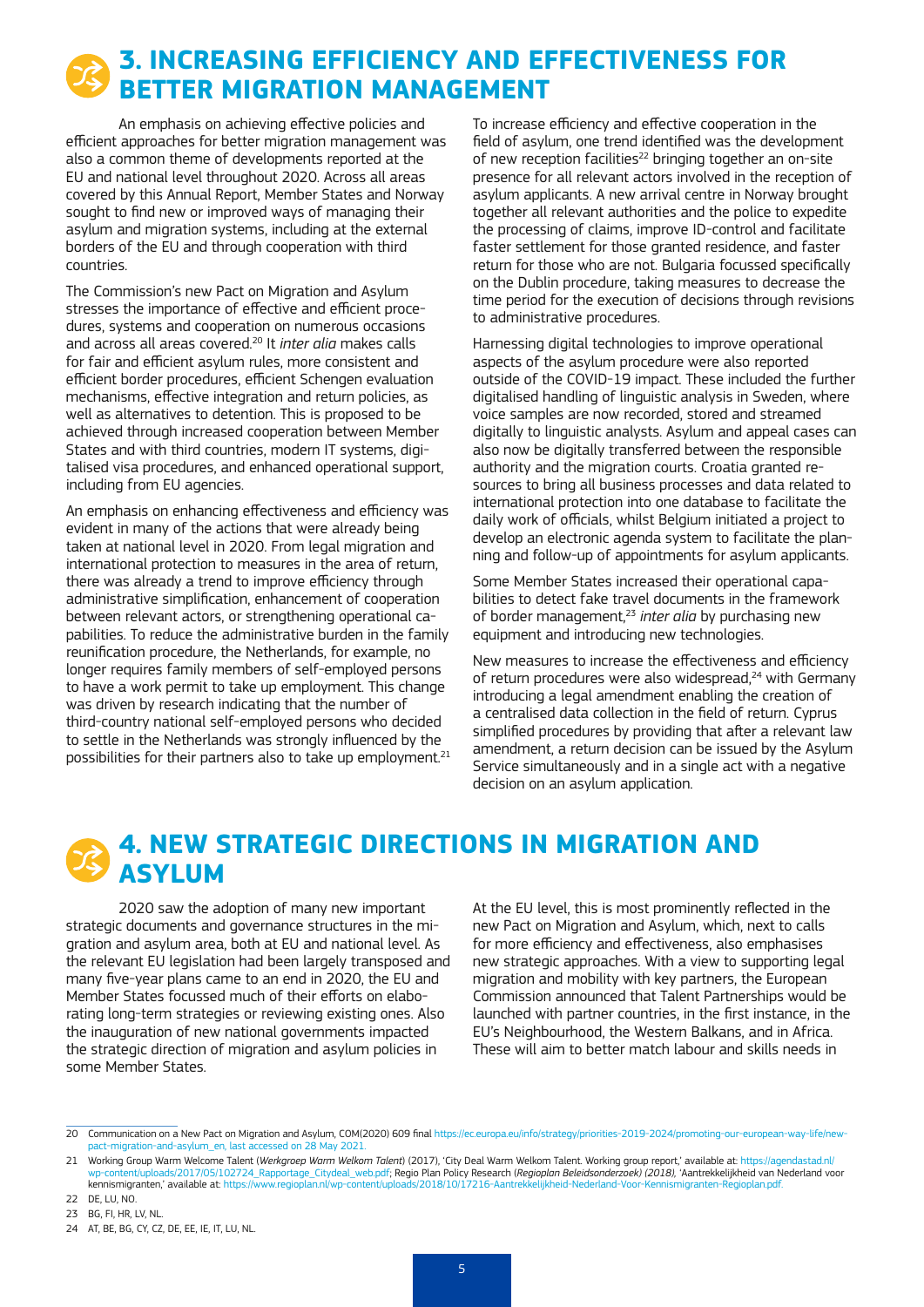the EU, as well as being part of the EU's toolbox for engaging partner countries strategically on migration.25

Furthermore, the new Pact on Migration and Asylum disclosed plans for the launch of various new action plans and strategies across the migration field, including the following:

- 1. A new EU Action plan on integration and inclusion 2021-2027, presented by the Commission in November 2020.26 This brings forward more than fifty actions and a framework to promote integration and inclusion and its scope covers both migrants and EU citizens with a migrant background. The action plan has a strong focus on the integration of migrant women and on the use of new technologies for integration.
- 2. A new EU Action plan against migrant smuggling for the period 2021-2025, aimed at further strengthening operational information exchange and cooperation among EU Member States and EU law enforcement agencies to investigate and prosecute migrant smuggling networks and strengthened partnerships to counter migrant smuggling along migratory routes to the EU.
- 3. An EU Strategy on the Rights of the Child (2021-2024), published in March 2021, $^{27}$  which provides the framework for EU action to better promote and protect children's rights, including children in migration.
- 4. An EU Strategy on voluntary return and reintegration, published in April 2021.<sup>28</sup> This sets out new approaches to the design, promotion and implementation of assisted voluntary return and reintegration schemes, setting common objectives and promoting coherence both between EU and national initiatives and between national schemes.
- 5. An EU Strategy on the future of Schengen, to arrive at a stronger and more complete Schengen area by reinforcing the Schengen Borders Code and the Schengen evaluation mechanism. This is expected to be adopted in the first half of 2021.

At national level across Member States and Norway, an equally wide range of areas was covered with regard to new strategic priorities, governance structures and overarching strategies and plans.

### New strategic directions in legal migration and integration

In the area of legal migration, a common strategic goal was the attraction of new talent.<sup>29</sup> In Germany, the Skilled Immigration Act entered into force on 1 March 2020, which set out a comprehensive legal framework concerning the immigration of skilled workers from third countries. Finland expanded its Talent Boost-programme,

impacting not only on migration policies for start-ups and highly skilled workers but also other parts of the labour force, students and researchers. Indeed, in the higher education field, a movement towards further internationalisation was identified, with Austria, the Czech Republic and Finland adopting national strategies on the internationalisation of higher education. As an example of a wider trend to tackle illegal and undeclared employment, the Czech Republic deemed this to be a political priority, and steps were taken to establish an Inter-ministerial body for combating illegal employment, tasked with updating the concept and strategy targeting the issue of undeclared employment in the Czech Republic, to be approved in 2021.

Furthermore, high-level strategic developments were evident in the field of integration, with many Member States and Norway reviewing or adopting new national or regional integration policy and legislation.30 This *inter alia* entailed the adoption of- or government commitments for specific strategies or programmes for enhanced labour market integration of third-country nationals.<sup>31</sup> Additionally, the trend towards decentralisation continued in 2020, as competences for integration matters were transferred in several Member States from the national to the regional level or an enhanced role for municipalities or counties, whose active role is being viewed as a crucial element of successful integration policies. $32$  Action plans and programmes also targeted the fight against racism and discrimination.33 For example, Croatia drafted its 2021-2027 national plan for the protection of human rights and combatting discrimination, joining for the first time the need to protect human rights and combat discrimination in one policy.

#### New strategic developments to fight irregular migration and trafficking in human beings

In the field of irregular migration, new strategic forms of cooperation with third countries were established, mainly with Western and Southern Mediterranean countries (i.e. Algeria, Egypt, Israel, Jordan, Lebanon, Libya, Mauritania, Morocco, Palestine, Syria and Tunisia).<sup>34</sup> For example, Germany, Hungary, Poland, the Czech Republic and the Slovak Republic started a joint project with Morocco that aimed to reduce irregular migratory inflows from Africa towards Europe. The project has two main pillars, firstly aiming to improve the Moroccan border protection capabilities, and secondly including economic development projects that aim to address the root causes of irregular migration from Morocco (i.e. through the provision of training, improvement of access to the labour market and support of medium-size enterprises).

Also the fight against trafficking in human beings was a particular focus of attention in some Members States. In

<sup>25</sup> Communication on a New Pact on Migration and Asylum, COM(2020) 609 final, [https://ec.europa.eu/info/strategy/priorities-2019-2024/promoting-our-european-way-life/new](https://ec.europa.eu/info/strategy/priorities-2019-2024/promoting-our-european-way-life/new-pact-migration-and-asylum_en)ct-migration-and-asylum\_en, last accessed on 28 May 2021

<sup>26</sup> Communication on an Action Plan on integration and inclusion 2021-2024, COM(2020) 758 final, [https://ec.europa.eu/migrant-integration/news/the-ec-presents-its-eu-action](https://ec.europa.eu/migrant-integration/news/the-ec-presents-its-eu-action-plan-on-integration-and-inclusion-2021-2027)lan-on-integration-and-inclusion-2021-2027, last accessed on 28 May 20

<sup>27</sup> Communication on an EU strategy on the rights of the child (2021-24), COM(2021) 142 final, [https://ec.europa.eu/info/law/better-regulation/have-your-say/initiatives/12454-](https://ec.europa.eu/info/law/better-regulation/have-your-say/initiatives/12454-EU-strategy-on-the-rights-of-the-child-2021-24-) [EU-strategy-on-the-rights-of-the-child-2021-24-](https://ec.europa.eu/info/law/better-regulation/have-your-say/initiatives/12454-EU-strategy-on-the-rights-of-the-child-2021-24-), last accessed on 28 May 2021.

<sup>28</sup> Communication on The EU strategy on voluntary return and reintegration, COM(2021) 120 final, [https://ec.europa.eu/home-affairs/sites/default/files/pdf/27042021-eu-strate](https://ec.europa.eu/home-affairs/sites/default/files/pdf/27042021-eu-strategy-voluntary-return-reintegration-com-2021-120_en.pdf)[gy-voluntary-return-reintegration-com-2021-120\\_en.pdf,](https://ec.europa.eu/home-affairs/sites/default/files/pdf/27042021-eu-strategy-voluntary-return-reintegration-com-2021-120_en.pdf) , last accessed on 28 May 2021.

<sup>29</sup> FI, HR, IT.

<sup>30</sup> FI. IE, IT, LU, SE, NO.

<sup>31</sup> FI, IE, IT, SE, NO.

<sup>32</sup> LT, LU, NO.

<sup>33</sup> AT, BE, DE, HR, IE, LU, PT, SK, NO.

<sup>34</sup> AT, CZ, ES, HU, IT, LT, MT, NL, SK, NO.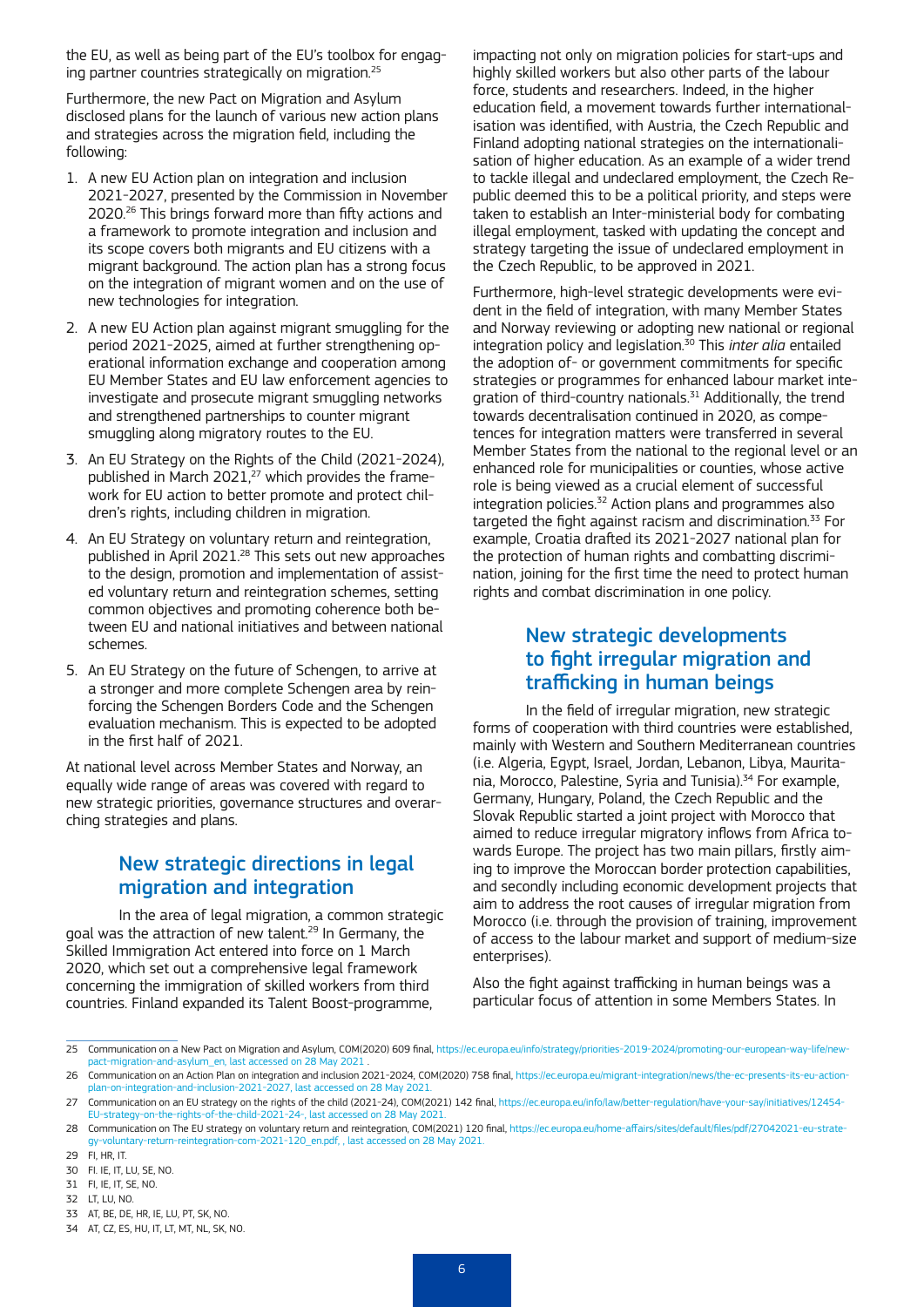Ireland, the Irish Human Rights and Equality Commission (IHREC) was designated as the national rapporteur to fulfil Ireland's obligations under the EU Anti-trafficking Directive (2011/36/EU) and a stakeholder forum on trafficking was established which will examine the need to update Ireland's National Action Plan to Prevent and Combat Human Trafficking and input into a review of the National Referral Mechanism. Ireland also commenced the review of Part 4 of the Criminal Law (Sexual Offences) Act 2017, which is central to its approach to combatting human trafficking for reasons of sexual exploitation. A public consultation process was launched as part of the review. The Czech Republic adopted its 'National Strategy for Combating Trafficking in Human Beings' for the period 2020-2023, with a specific focus on the trafficking of minors, foreseeing the preparation of a study to examine this phenomenon and educational material for early identification and provision of assistance to child victims of trafficking in human beings for persons working with children.

In Austria and Belgium, the inauguration of new governments led to the identification of new strategic priorities in the areas of, respectively, migration and development cooperation and return. The new Austrian 2020-2024 Government Programme placed a strong focus on migration and effective local assistance in countries of origin, also aiming to create incentives for businesses to invest in third countries to improve local opportunities for livelihoods and thus to mitigate the causes of forced and irregular migration. In Belgium, the new coalition government expressed its intention to prioritise return and promote voluntary return, for example by focusing on intensive and informative return coaching, shortening the return procedure through digitalisation and increasing detention capacity.

The migration and development cooperation area was also subject to new or revised strategic visions in other Member States, *inter alia* driven by COVID-19.<sup>35</sup> For example, Spain adopted the "Spanish Cooperation Strategy in Response to the COVID-19 crisis" to boost its cooperation with the most vulnerable countries and offer a global response to the pandemic, with a particular focus on the Sahel region, Central America and the countries receiving Venezuelan migrants.

## **5. NEW PARTNERSHIPS AND STRENGTHENED COOPERATION WITH THIRD COUNTRIES**

The establishment of partnerships and strengthening of cooperation mechanisms with third countries has become an integral pillar of migration governance at the EU and national level over the past years, already forming an important element of the 2015 European Agenda on Migration.<sup>36</sup> This trend continued in 2020, whereby the irregular migration and return field remained the focus of attention of many such developments, both from a strategic and operational perspective. However, the need for enhanced legal pathways and continued demands for (highly) skilled workers also prompted the EU and Member States to increasingly explore partnership and cooperation opportunities.

At the EU level, the announcement in the new Pact of the launch of Talent Partnerships with third countries to facilitate legal migration and mobility is a clear reflection of this trend. Such partnerships aim to benefit both sides alike through contributing to the fulfilment of labour and skills needs in the EU while building the capacity in third countries in areas such as labour market, vocational education and integration of returning migrants. Also in the areas of irregular migration and return, the new Pact proposes partnerships with key third countries of origin and transit, for example in the form of tailor-made partnerships to counter migrant smuggling, and to strengthen migration governance and management. The renewed European Partnership for Integration with social and economic partners, or the enhanced role of the European Border and Coast Guard Agency (Frontex) and the European Asylum Support Office (EASO), particularly with a view to providing operational support to asylum and return procedures, each demonstrate the commitment to strengthening partnerships and cooperation across the EU.

The increased attention for partnerships in the legal migration field was also reflected at the national level, where Germany expanded its partnerships with third countries in the legal migration field through its new Skilled Immigration Act, which sets out a comprehensive legal framework concerning the immigration of skilled workers from third countries.

Similar to the priorities outlined in the new Pact, there was already an existing trend towards intensifying cooperation with Frontex at national level, *inter alia* to increase the effectiveness of voluntary return programmes.37 Also readmission agreements remained an important focus of attention, with negotiations on implementing protocols initiated or concluded most commonly with Armenia, Georgia and Ukraine. Numerous new partnerships were also established to combat irregular migration mainly with countries in the Western and Southern Mediterranean, including Algeria, Egypt, Lebanon and Mauritania. For example, Austria, France, Germany, Italy and the Netherlands — in cooperation with Interpol — took part in the project "COP-North Africa against migrant smuggling and human trafficking" funded by ISF-Police which aims to establish operational partnerships and increase cooperation with competent national authorities of countries along African migratory routes towards the EU to prevent and fight migrant smuggling and human trafficking.

<sup>35</sup> AT, BE, CZ, DE, EE, ES, FI, FR, NL, PL, SE, SK, NO.

<sup>36</sup> Commission Communication on a European Agenda on Migration, COM(2015) 240 final, [https://eur-lex.europa.eu/legal-content/EN/TXT/PDF/?uri=CELEX:52015DC0240&](https://eur-lex.europa.eu/legal-content/EN/TXT/PDF/?uri=CELEX:52015DC0240&from=EN) [from=EN](https://eur-lex.europa.eu/legal-content/EN/TXT/PDF/?uri=CELEX:52015DC0240&from=EN), last accessed on 28 May 2021.

<sup>37</sup> FI, FR, SE.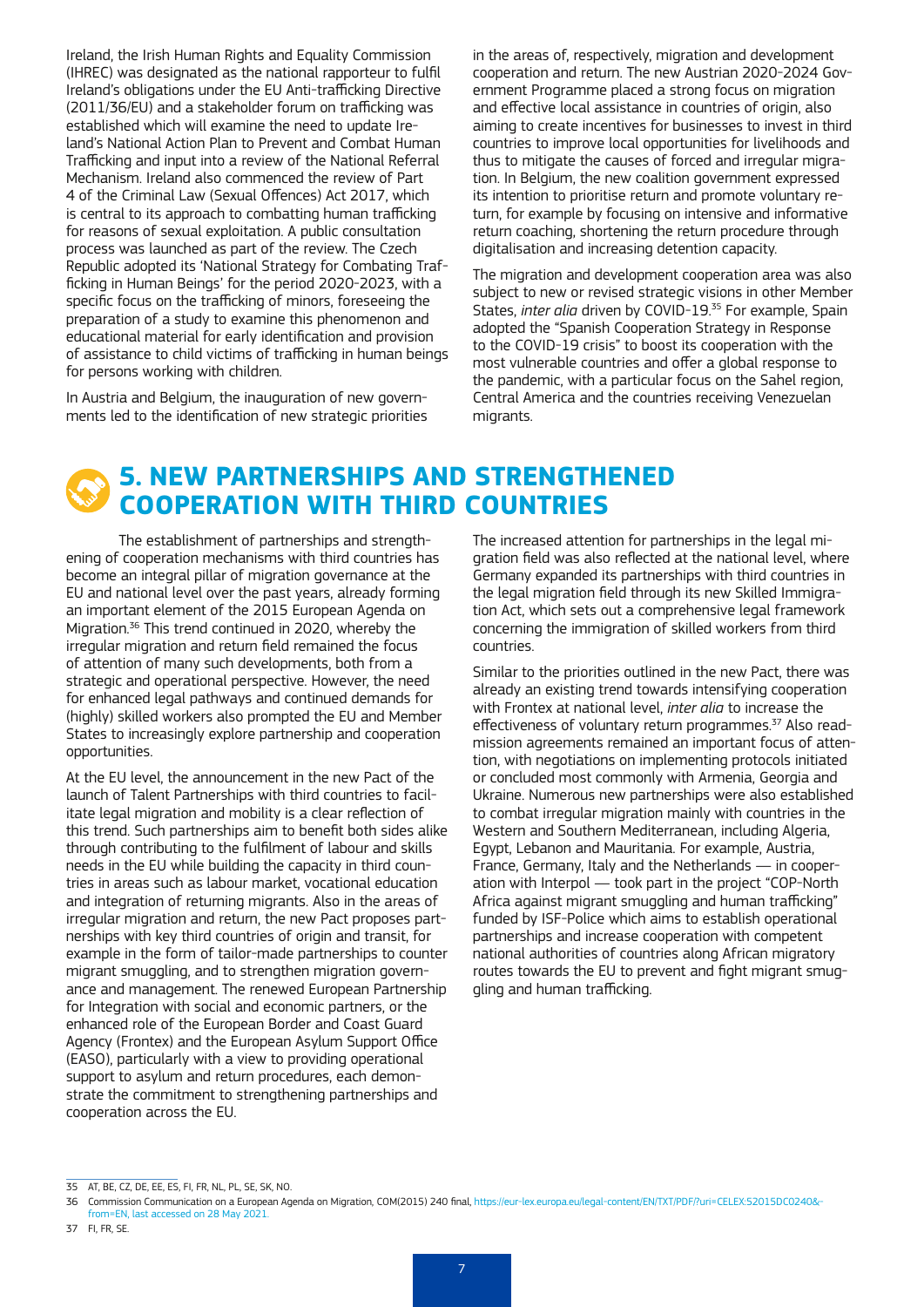# **6. THE PROTECTION OF ADULTS AND CHILDREN IN GREATEST NEED**

Beyond the immediate impacts of the pandemic, the protection of migrants and asylum seekers, including minors and other vulnerable groups, remained an area of considerable development in legislation and policy at EU and national level during 2020.

At EU level, the new Pact set out further actions in the context of protection, pointing out that the proposed reform of EU rules on asylum and return is an opportunity to strengthen safeguards and protection standards under EU law for migrant children. Here, the best interests of the child should be the primary consideration in all decisions concerning migrant children and ensure that the right for the child to be heard is respected. The call to develop legal pathways to Europe, including resettlement, private sponsorship programmes and humanitarian admission schemes, is made with the rationale of creating safe channels to offer protection to those in need. Also new partnerships with third countries in the area of migration governance aim at enhancing the protection of the rights of migrants and refugees.

In addition to the new Pact, the European Commission adopted the EU strategy for a more effective fight against child sexual abuse on 24 July 2020, which set out a comprehensive multi-stakeholder approach to safeguard all children, including the most vulnerable, from these crimes.

The devastating fire in the Moria camp in Lesbos, Greece in September 2020 triggered the relocation of asylum seekers, including unaccompanied minors, affected by the fire, to a few EU Member States, although the COVID-19 pandemic hampered the implementation of the relocations to some extent.

An important trend at national level was the protection and care of unaccompanied minors, including the opening of new reception facilities,<sup>38</sup> as well as adapting or expanding existing facilities to better meet their needs.<sup>39</sup> In Belgium, as well as adding reception capacity due to a considerable rise in the number of arrivals of unaccompanied minors, additional places were created for non-vulnerable unaccompanied boys, declaring to be at least 17 years old, and who met the minimum criteria for autonomy. Bulgaria sought to improve protection in the best interest of the

child in response to deficits highlighted by the national courts - a lawyer will now act as a legal representative for unaccompanied minors during the asylum procedure rather than a representative of the local municipality.

Private and community sponsorship programmes emerged as another clear trend in actions undertaken by Member States and Norway related to resettlement of refugees from third countries.<sup>40</sup> For example, in Germany, a resettlement programme based on the community sponsorship model was operationally implemented by the Federal Office for Migration and Refugees (BAMF). The programme's main objectives are to increase reception capacity within resettlement, and to create shared responsibility between state actors and civil society in the reception of resettled refugees. The programme is run in cooperation with the government and faith-based organisations and includes groups of at least five volunteers serving as 'mentors' who commit to finding housing for the supported refugees and to cover the housing costs for two years as well as to provide extensive support for one year, thus improving their overall conditions for integration.

In the field of return, efforts were made in particular to introduce more favourable conditions for (potential) detainees. For example, driven by the principle of the best interests of the child, Belgium changed its policy and prohibited the detention of minors, while Italy introduced greater entitlements for detainees, such as introducing a possibility for third-country nationals to remain in touch with the outside world during their detention and allowing detainees to lodge complaints about their conditions. Moreover, Italy reduced the maximum period of detention from 180 to 90 days. Lithuania introduced an obligation to regularly review the grounds for detention of a third-country national (at least every three months), in line with the recommendations issued by Schengen evaluators in 2018. Luxembourg focussed specifically on minors, establishing a Consultative Commission on the best interests of unaccompanied minors in return decisions in November 2020. An unaccompanied minor has the right to be heard by the Commission and any person who can contribute to a better understanding of the case may be invited by the Commission in an advisory capacity.

# **7. MEMBER STATES' RESPONSES TO THE DEPARTURE OF THE UNITED KINGDOM FROM THE EU ('BREXIT')**

2020 also marked the official departure of the United Kingdom (UK) from the EU, ending the year-long transition period and negotiations between the EU and the UK. The migration area was also impacted, particularly as regards the status of UK nationals present in other EU Member States. To address this, during 2020, the majority of Member States<sup>41</sup> implemented legislative measures regulating the legal status of UK nationals and their family members in accordance with the EU/UK withdrawal agreement. Germany, for example, added the United Kingdom

and Northern Ireland to the list of privileged states. British nationals were granted facilitated labour market access, where the Federal Employment Agency could approve any such employment with a priority check, irrespective of formal professional qualifications. Moreover, Ireland announced a new scheme applicable to third-country national family members of UK nationals who move to Ireland after 31 December 2020, for stays of longer than 90 days. The scheme allows UK nationals to sponsor an application from specified third-country national family members to join

<sup>38</sup> BE, BG, CY, DE, FI, FR, HU, LU, LV, SK, NO.

<sup>39</sup> BE, BG, CY, IT.

<sup>40</sup> BE, DE, FI, FR (humanitarian corridors from Lebanon and asylum visa provisions aimed at specific nationalities: Syrian and Iraqis nationals), IE, IT.

<sup>41</sup> AT, BE, CY, CZ, DE, EE, ES, FR, HR, IE, LU, LT, NL, SE, SI, SK.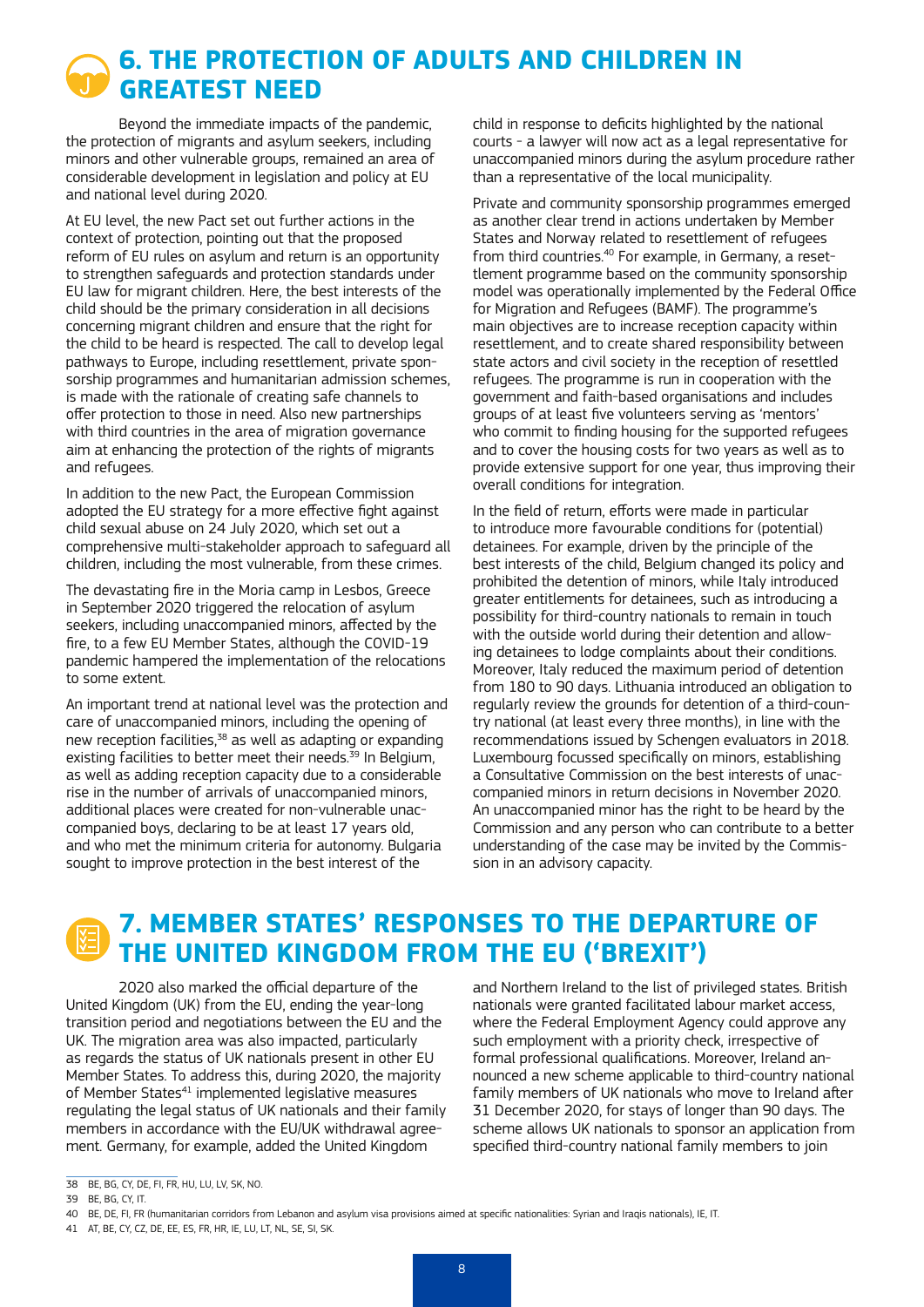them in Ireland for a stay of longer than 90 days. Spain approved measures to give legal certainty to those UK workers who were posted to Spain by a UK company before 31 December 2020.

In the context of return, Austria and Ireland designated the United Kingdom as a safe third country in legislative amendments.



# **FULL STUDY PUBLICATION**

More detailed information can be found in the EMN Annual Report on Migration and Asylum 2020. The Annual Report was prepared on the basis of annual National Reports on Migration and Asylum from 25 EMN NCPs (**Austria, Belgium, Bulgaria, Croatia, Cyprus, Czech Republic, Estonia, Finland, France, Germany, Hungary, Ireland, Italy, Latvia, Lithuania, Luxembourg, Malta, Netherlands, Portugal, Poland, Slovak Republic, Slovenia, Spain, Sweden** and **Norway**) according to a common template developed by the EMN and completed by EMN NCPs to ensure, to the extent possible, comparability.

More detailed information on the topics addressed in this EMN Annual Report on Migration and Asylum 2020 may be found in the available annual National Reports on Migration and Asylum for 2020, and it is strongly recommended that these are consulted as well.

EU level updates were provided by the relevant units of DG Migration and Home Affairs of the European Commission. The European Asylum Support Office (EASO) and European Border and Coast Guard Agency (Frontex) were also consulted in the development of the EMN Annual Report.

The most important developments and statistics per Member State can be found in the Country Factsheets produced by the EMN.

About the report: [https://ec.europa.eu/home-affairs/content/emn-annual-report-2020-explores-trends-migration-and](https://ec.europa.eu/home-affairs/content/emn-annual-report-2020-explores-trends-migration-and-asylum-eu-and-norway_en)[asylum-eu-and-norway\\_en](https://ec.europa.eu/home-affairs/content/emn-annual-report-2020-explores-trends-migration-and-asylum-eu-and-norway_en) 

About the national reports: [https://ec.europa.eu/home-affairs/what-we-do/networks/european\\_migration\\_network/reports/](https://ec.europa.eu/home-affairs/what-we-do/networks/european_migration_network/reports/nationalreports_en) [nationalreports\\_en](https://ec.europa.eu/home-affairs/what-we-do/networks/european_migration_network/reports/nationalreports_en)

About the EMN:<http://www.ec.europa.eu/emn>